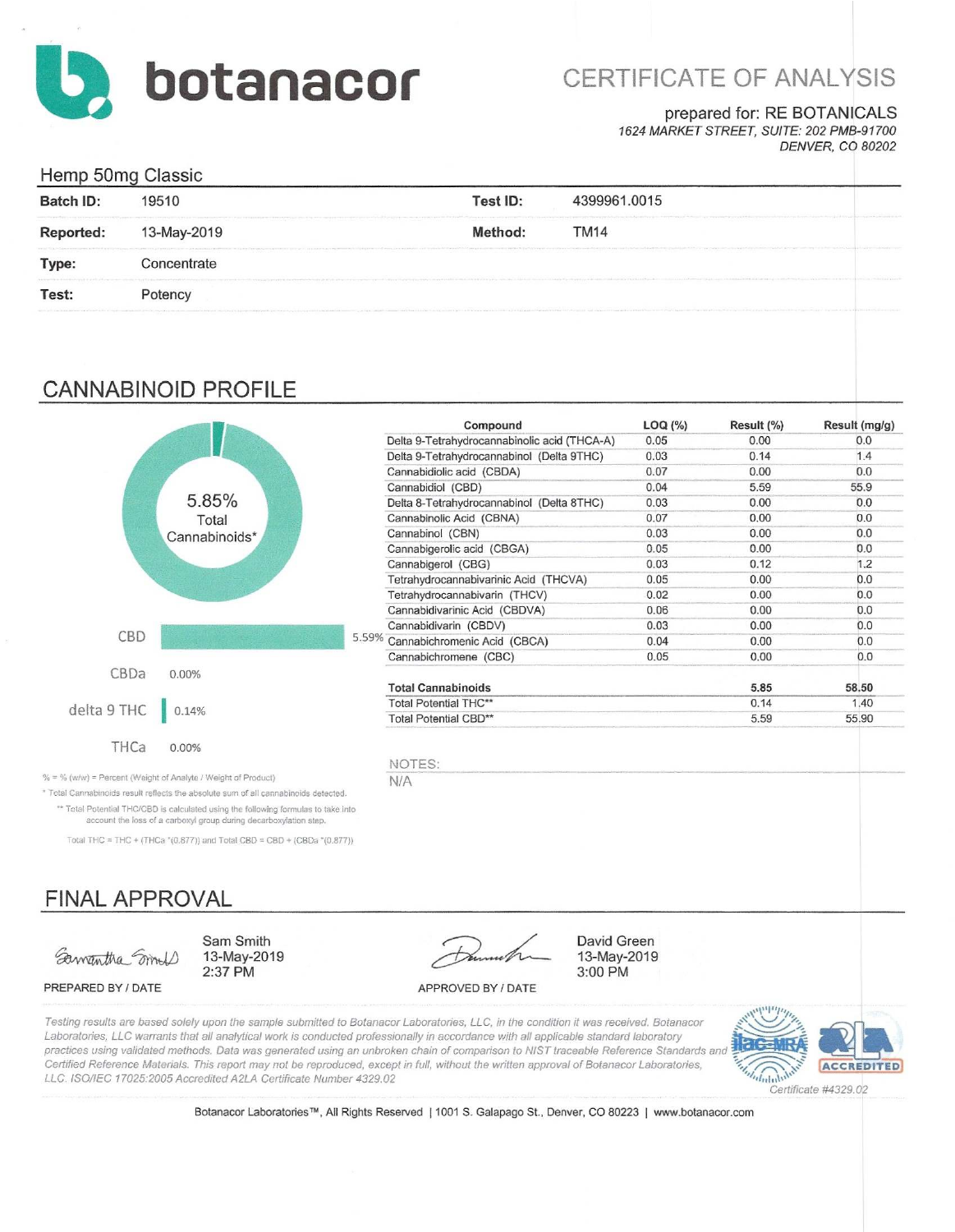

# CERTIFICATE OF ANALYSIS

### prepared for: RE BOTANICALS

1624 MARKET STREET, SUITE: 202 PMB-91700 **DENVER, CO 80202** 

## Hemp 50mg Classic

|                  | ັ                                                                                                                                                                                                                      |                                                                                                                                                                                                                                |             |  |
|------------------|------------------------------------------------------------------------------------------------------------------------------------------------------------------------------------------------------------------------|--------------------------------------------------------------------------------------------------------------------------------------------------------------------------------------------------------------------------------|-------------|--|
| <b>Batch ID:</b> | 19510                                                                                                                                                                                                                  | Test ID:                                                                                                                                                                                                                       | 4068174.020 |  |
| <b>Reported:</b> | 13-May-2019                                                                                                                                                                                                            | Method:                                                                                                                                                                                                                        | TM04        |  |
| Type:            | The local construction of the property of the two discussions in an excess of a second to the address case of a second construction of the approximately and the approximately the approximately second<br>Concentrate |                                                                                                                                                                                                                                |             |  |
| Test:            | <b>Residual Solvents</b>                                                                                                                                                                                               |                                                                                                                                                                                                                                |             |  |
|                  |                                                                                                                                                                                                                        | chindren's the manuscript (1994) in 1993 by the last scale (with the last PT) and Complete the scale and the MCC of the Complete State of the Complete State (and the Publishment (with the Publishment Complete) in the Publi |             |  |

## **RESIDUAL SOLVENTS**

| Solvent                                 | Reportable Range (ppm) | Result (ppm)        |  |
|-----------------------------------------|------------------------|---------------------|--|
| Propane                                 | $100 - 2000$           | $\mathbf 0$         |  |
| <b>Butanes</b><br>(Isobutane, n-Butane) | $100 - 2000$           | $\mathbf 0$         |  |
| Pentane                                 | $100 - 2000$           | $\mathsf{O}\xspace$ |  |
| Ethanol                                 | $100 - 2000$           | $\pmb{0}$           |  |
| Acetone                                 | $100 - 2000$           | $\pmb{0}$           |  |
| <b>Isopropyl Alcohol</b>                | $100 - 2000$           | $\bf{0}$            |  |
| Hexane                                  | $6 - 120$              | $\mathbf{0}$        |  |
| Benzene                                 | $0.2 - 4$              | 0.0                 |  |
| Heptanes                                | $100 - 2000$           | $\mathsf{O}\xspace$ |  |
| Toluene                                 | $18 - 360$             | $\pmb{0}$           |  |
| <b>Xylenes</b><br>(m,p,o-Xylenes)       | $43 - 860$             | $\mathbf 0$         |  |

#### NOTES:

Free from visual mold, mildew, and foreign matter.

**FINAL APPROVAL** 

Alex Smith alex Smoth 13-May-2019 2:23 PM

David Green 13-May-2019 2:47 PM

#### PREPARED BY / DATE

APPROVED BY / DATE

Testing results are based solely upon the sample submitted to Botanacor Laboratories, LLC, in the condition it was received. Botanacor Laboratories, LLC warrants that all analytical work is conducted professionally in accordance with all applicable standard laboratory practices using validated methods. Data was generated using an unbroken chain of comparison to NIST traceable Reference Standards and Certified Reference Materials. This report may not be reproduced, except in full, without the written approval of Botanacor Laboratories, LLC. ISO/IEC 17025:2005 Accredited A2LA Certificate Number 4329.02



Botanacor Laboratories™, All Rights Reserved | 1001 S. Galapago St., Denver, CO 80223 | www.botanacor.com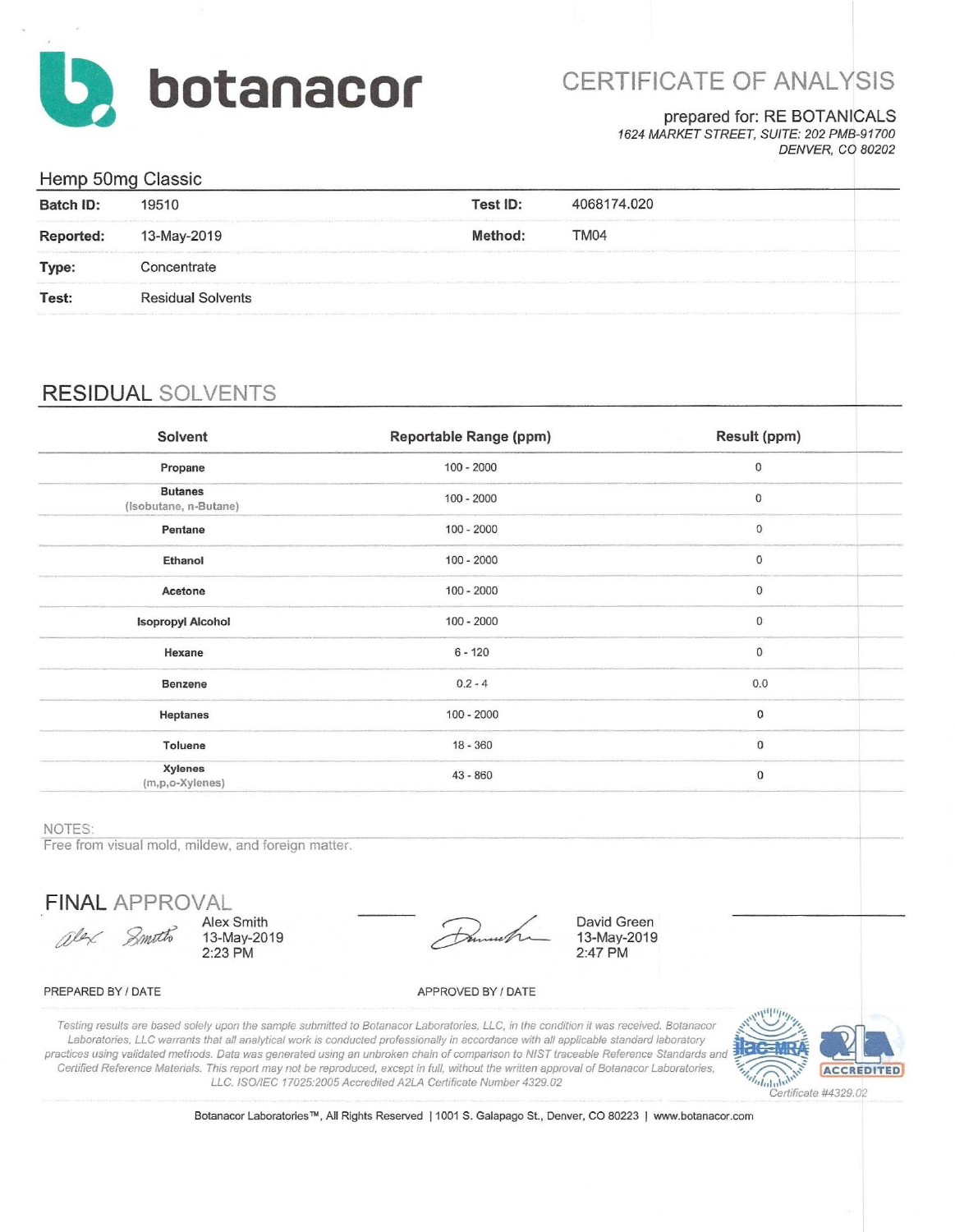

# CERTIFICATE OF ANALYSIS

### prepared for: RE BOTANICALS

1624 MARKET STREET, SUITE: 202 PMB-91700 **DENVER, CO 80202** 

## Hemp 50mg Classic

|                  | ີ                      |          |                                                                                                                                                                                                                                |
|------------------|------------------------|----------|--------------------------------------------------------------------------------------------------------------------------------------------------------------------------------------------------------------------------------|
| <b>Batch ID:</b> | 19510                  | Test ID: | 5760206.010                                                                                                                                                                                                                    |
| Reported:        | 16-May-2019            | Method:  | Concentrate - Test Methods: TM05, TM06                                                                                                                                                                                         |
| Type:            | Concentrate            |          | CAVATEL APPARATION CONTINUES ANALYS AND FOR THE EXTREMELY AND THE CONTINUES OF THE CONTINUES OF THE AUTHOR CONTINUES OF THE AUTHOR CONTINUES OF THE CONTINUES OF THE CONTINUES OF THE CONTINUES OF THE CONTINUES OF THE CONTIN |
| Test:            | Microbial Contaminants |          |                                                                                                                                                                                                                                |
|                  |                        |          | THE RESERVATION OF THE CONSTRUCTION OF THE CONSTRUCTION OF THE CONSTRUCTION OF THE CONSTRUCTION OF THE CONSTRUCTION OF THE CONSTRUCTION OF THE CONSTRUCTION OF THE CONSTRUCTION OF THE CONSTRUCTION OF THE CONSTRUCTION OF THE |

## MICROBIAL CONTAMINANTS

| Contaminant                                                                                                                                                                                                 |                                                                                                                                                     | Result (CFU/g)*    |                                                                                                                                                                                                                                                                                                                                                                                                                                                                                                                                                                |  |
|-------------------------------------------------------------------------------------------------------------------------------------------------------------------------------------------------------------|-----------------------------------------------------------------------------------------------------------------------------------------------------|--------------------|----------------------------------------------------------------------------------------------------------------------------------------------------------------------------------------------------------------------------------------------------------------------------------------------------------------------------------------------------------------------------------------------------------------------------------------------------------------------------------------------------------------------------------------------------------------|--|
| <b>Total Aerobic Count**</b>                                                                                                                                                                                |                                                                                                                                                     | None Detected      |                                                                                                                                                                                                                                                                                                                                                                                                                                                                                                                                                                |  |
| <b>Total Coliforms**</b>                                                                                                                                                                                    |                                                                                                                                                     | None Detected      |                                                                                                                                                                                                                                                                                                                                                                                                                                                                                                                                                                |  |
| <b>Total Yeast and Molds**</b>                                                                                                                                                                              |                                                                                                                                                     | None Detected      |                                                                                                                                                                                                                                                                                                                                                                                                                                                                                                                                                                |  |
| E. coli                                                                                                                                                                                                     |                                                                                                                                                     | None Detected      |                                                                                                                                                                                                                                                                                                                                                                                                                                                                                                                                                                |  |
| <b>Salmonella</b>                                                                                                                                                                                           |                                                                                                                                                     | None Detected      |                                                                                                                                                                                                                                                                                                                                                                                                                                                                                                                                                                |  |
| * CFU/g = Colony Forming Unit per Gram<br>written in decimal form.<br>Examples:<br>NOTES:<br><b>TYM: None Detected</b><br>Total Aerobic: None Detected<br>Coliforms: None Detected<br><b>FINAL APPROVAL</b> | $10^{2} = 100$ CFU<br>$10^{3} = 1.000$ CFU<br>$10^{4} = 10,000$ CFU<br>$10^{4}5 = 100,000$ CFU<br>Free from visual mold, mildew, and foreign matter |                    | ** Values recorded in scientific notation, a common microbial practice of expressing numbers that are too large to be conveniently                                                                                                                                                                                                                                                                                                                                                                                                                             |  |
|                                                                                                                                                                                                             | <b>Vicente Contreras</b><br>16-May-2019<br>1:57 PM                                                                                                  |                    | David Green<br>16-May-2019<br>2:45 PM                                                                                                                                                                                                                                                                                                                                                                                                                                                                                                                          |  |
| PREPARED BY / DATE                                                                                                                                                                                          |                                                                                                                                                     | APPROVED BY / DATE |                                                                                                                                                                                                                                                                                                                                                                                                                                                                                                                                                                |  |
|                                                                                                                                                                                                             |                                                                                                                                                     |                    | Testing results are based solely upon the sample submitted to Botanacor Services, LLC, in the condition it was received. Botanacor<br>Services, LLC warrants that all analytical work is conducted professionally in accordance with all applicable standard laboratory practices<br>using validated methods. Data was generated using an unbroken chain of comparison to NIST traceable Reference Standards and Certified<br>Reference Materials. This report may not be reproduced, except in full, without the written approval of Botanacor Services, LLC. |  |

Botanacor Services™, All Rights Reserved | 1001 S. Galapago St., Suite B, Denver, CO 80223 | www.botanacor.com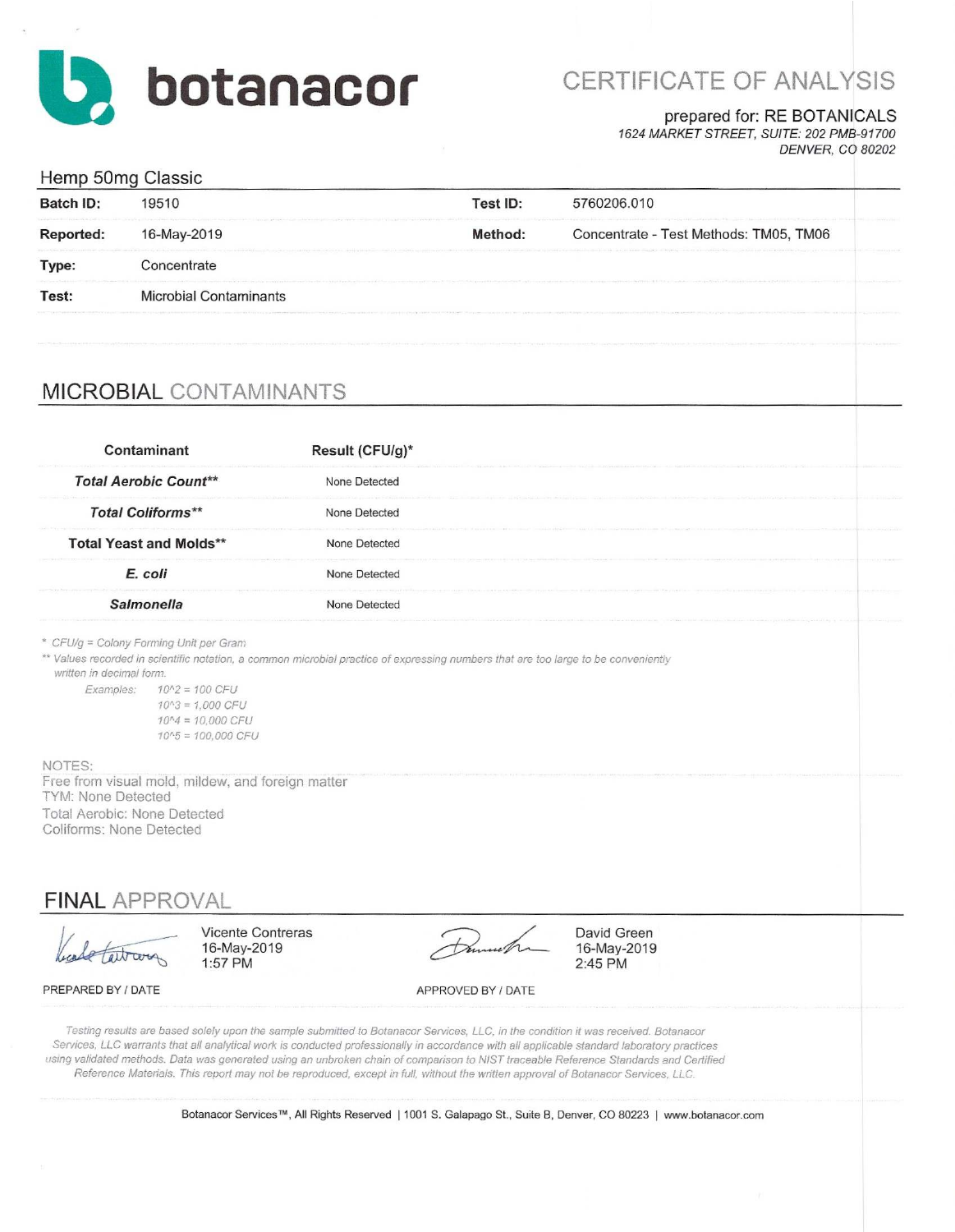

# RE BOTANICALS, INC.

| <b>Sample Name:</b>              | <b>HEMP 50 CLASSIC TINCTURE</b>                          | <b>Eurofins Sample:</b>  | 8490381                       |
|----------------------------------|----------------------------------------------------------|--------------------------|-------------------------------|
| <b>Project ID</b>                | RE_BOTANIC-20190524-0006                                 | <b>Receipt Date</b>      | 24-May-2019                   |
| <b>PO Number</b>                 | <b>CVD</b>                                               | <b>Receipt Condition</b> | Ambient temperature           |
| <b>Lot Number</b>                | 19510                                                    | <b>Login Date</b>        | 24-May-2019                   |
| <b>Sample Serving Size</b>       |                                                          | <b>Date Started</b>      | 24-May-2019                   |
| <b>Analysis</b>                  |                                                          |                          | <b>Result</b>                 |
| <b>Metals Analysis by ICP-MS</b> |                                                          |                          |                               |
| Arsenic                          |                                                          |                          | <0.0674 ppm                   |
| Cadmium                          |                                                          |                          | <0.0168 ppm                   |
| Lead                             |                                                          |                          | 0.0332 ppm                    |
| Mercury                          |                                                          |                          | <0.00842 ppm                  |
|                                  | Multi-Residue Analysis for hemp products - 60+ compounds |                          |                               |
|                                  | Matrix Type - To Determine Limit of Quantification (LOQ) |                          | <b>High-Fat Food Matrices</b> |
| Abamectin                        |                                                          |                          | <0.05 mg/kg                   |
| Aldicarb                         |                                                          |                          | <0.05 mg/kg                   |
| Aldicarb sulfone (Aldoxycarb)    |                                                          |                          | <0.05 mg/kg                   |
| Aldicarb sulfoxide               |                                                          |                          | <0.05 mg/kg                   |
| Azoxystrobin                     |                                                          |                          | <0.05 mg/kg                   |
| Bifenazate                       |                                                          |                          | <0.05 mg/kg                   |
| <b>Bifenthrin</b>                |                                                          |                          | <0.05 mg/kg                   |
| Carbaryl                         |                                                          |                          | <0.05 mg/kg                   |
| Carbofuran                       |                                                          |                          | <0.05 mg/kg                   |
| Carbofuran-3-hydroxy-            |                                                          |                          | <0.05 mg/kg                   |
| Chlorantraniliprole              |                                                          |                          | <0.05 mg/kg                   |
| Chlordane, cis-                  |                                                          |                          | <0.05 mg/kg                   |
| Chlordane, trans-                |                                                          |                          | <0.05 mg/kg                   |
| Chlorfenapyr                     |                                                          |                          | <0.05 mg/kg                   |
| Chlorpyrifos                     |                                                          |                          | <0.05 mg/kg                   |
| Coumaphos                        |                                                          |                          | <0.05 mg/kg                   |
| Cyfluthrin                       |                                                          |                          | <0.05 mg/kg                   |
| Cypermethrin                     |                                                          |                          | <0.05 mg/kg                   |
|                                  | Cyproconazole (2 diastereoisomers)                       |                          | <0.05 mg/kg                   |
| Cyprodinil                       |                                                          |                          | $<$ 0.05 mg/kg                |
| Dichlorvos                       |                                                          |                          | <0.05 mg/kg                   |
| Diclobutrazol                    |                                                          |                          | <0.05 mg/kg                   |
| Dipropetryn                      |                                                          |                          | <0.05 mg/kg                   |
| Disulfoton                       |                                                          |                          | <0.05 mg/kg                   |

Printed: 20-Jun-2019 11:51 am Page 1 of 4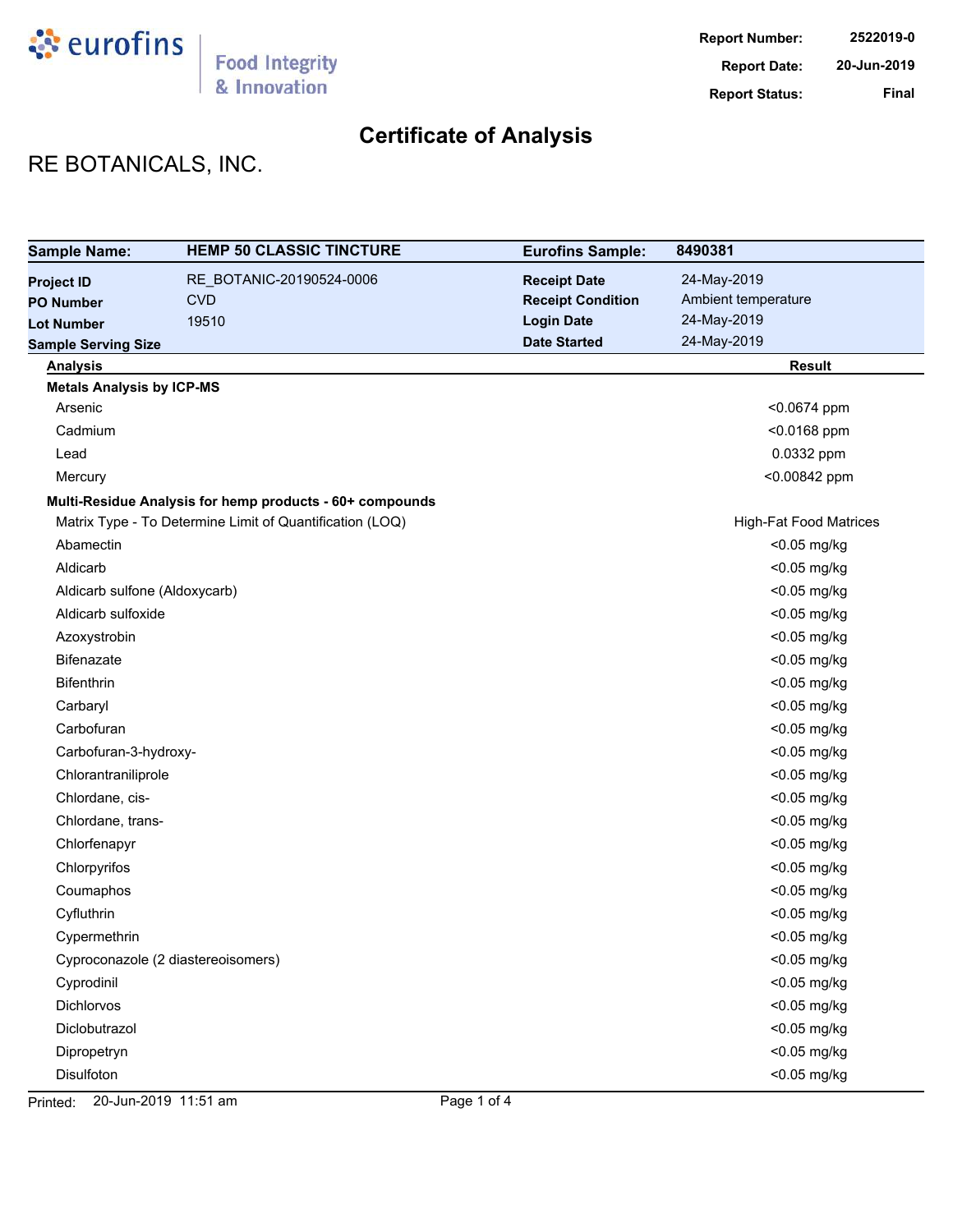

# RE BOTANICALS, INC.

| <b>Sample Name:</b>            | <b>HEMP 50 CLASSIC TINCTURE</b>                          | <b>Eurofins Sample:</b>  | 8490381             |
|--------------------------------|----------------------------------------------------------|--------------------------|---------------------|
| <b>Project ID</b>              | RE_BOTANIC-20190524-0006                                 | <b>Receipt Date</b>      | 24-May-2019         |
| <b>PO Number</b>               | <b>CVD</b>                                               | <b>Receipt Condition</b> | Ambient temperature |
| <b>Lot Number</b>              | 19510                                                    | <b>Login Date</b>        | 24-May-2019         |
| <b>Sample Serving Size</b>     |                                                          | <b>Date Started</b>      | 24-May-2019         |
| <b>Analysis</b>                |                                                          |                          | <b>Result</b>       |
|                                | Multi-Residue Analysis for hemp products - 60+ compounds |                          |                     |
| Endosulfan I (alpha-isomer)    |                                                          |                          | <0.05 mg/kg         |
| Endosulfan II (beta-isomer)    |                                                          |                          | <0.05 mg/kg         |
| Endosulfan sulfate             |                                                          |                          | <0.05 mg/kg         |
| Epoxiconazole                  |                                                          |                          | <0.05 mg/kg         |
| Ethiofencarb                   |                                                          |                          | <0.05 mg/kg         |
| Etofenprox                     |                                                          |                          | <0.05 mg/kg         |
| Etoxazole                      |                                                          |                          | <0.05 mg/kg         |
| Fenoxycarb                     |                                                          |                          | <0.05 mg/kg         |
| Fenpropathrin                  |                                                          |                          | <0.05 mg/kg         |
|                                | Fenvalerate/Esfenvalerate (sum of isomers)               |                          | <0.05 mg/kg         |
| Fipronil                       |                                                          |                          | <0.05 mg/kg         |
| Fipronil desulfinyl            |                                                          |                          | <0.05 mg/kg         |
| Fipronil sulfone               |                                                          |                          | <0.05 mg/kg         |
| Imazalil                       |                                                          |                          | <0.05 mg/kg         |
| Imidacloprid                   |                                                          |                          | <0.05 mg/kg         |
| Malathion                      |                                                          |                          | <0.05 mg/kg         |
| Methiocarb                     |                                                          |                          | <0.05 mg/kg         |
| Methiocarb sulfone             |                                                          |                          | <0.05 mg/kg         |
| Methiocarb sulfoxide           |                                                          |                          | <0.05 mg/kg         |
| Methomyl                       |                                                          |                          | <0.05 mg/kg         |
| Metolachlor                    |                                                          |                          | <0.05 mg/kg         |
| Mevinphos (E- and Z-isomers)   |                                                          |                          | <0.05 mg/kg         |
| Myclobutanil                   |                                                          |                          | <0.05 mg/kg         |
| Naled (Dibrom)                 |                                                          |                          | <0.05 mg/kg         |
| Paclobutrazol                  |                                                          |                          | <0.05 mg/kg         |
| Permethrin (sum of isomers)    |                                                          |                          | <0.05 mg/kg         |
| Propoxur                       |                                                          |                          | <0.05 mg/kg         |
| Pyrethrum (total)              |                                                          |                          | <0.50 mg/kg         |
| Spinetoram (spinosyns J and L) |                                                          |                          | <0.05 mg/kg         |
| Spinosad (spinosyns A and D)   |                                                          |                          | $<$ 0.05 mg/kg      |

Printed: 20-Jun-2019 11:51 am Page 2 of 4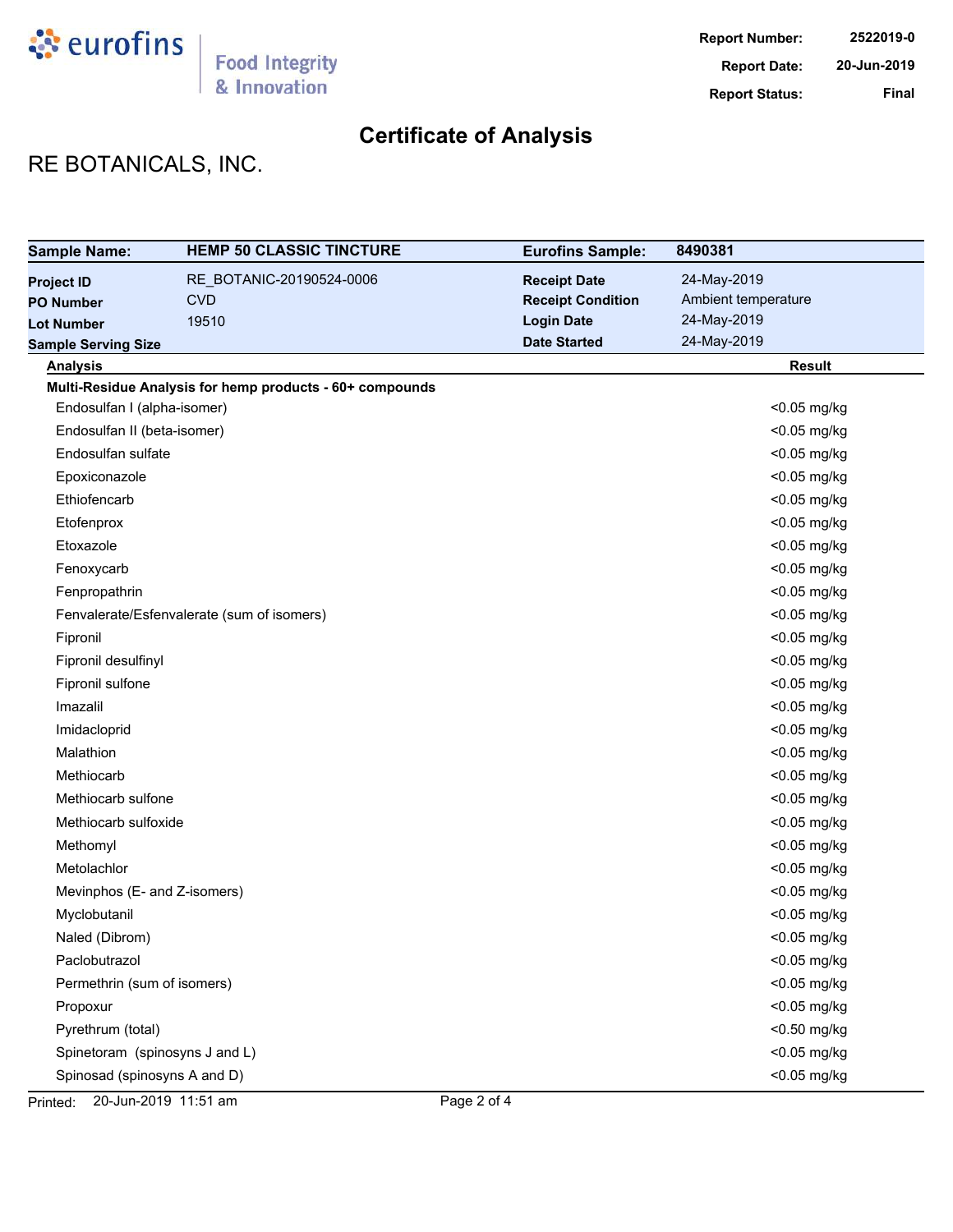

# RE BOTANICALS, INC.

| <b>Sample Name:</b>              | <b>HEMP 50 CLASSIC TINCTURE</b>                          | <b>Eurofins Sample:</b>  | 8490381             |
|----------------------------------|----------------------------------------------------------|--------------------------|---------------------|
| <b>Project ID</b>                | RE BOTANIC-20190524-0006                                 | <b>Receipt Date</b>      | 24-May-2019         |
| <b>PO Number</b>                 | <b>CVD</b>                                               | <b>Receipt Condition</b> | Ambient temperature |
| <b>Lot Number</b>                | 19510                                                    | <b>Login Date</b>        | 24-May-2019         |
| <b>Sample Serving Size</b>       |                                                          | <b>Date Started</b>      | 24-May-2019         |
| <b>Analysis</b>                  |                                                          |                          | Result              |
|                                  | Multi-Residue Analysis for hemp products - 60+ compounds |                          |                     |
| Spirodiclofen                    |                                                          |                          | $<$ 0.05 mg/kg      |
| Spiromesifen                     |                                                          |                          | $<$ 0.05 mg/kg      |
| Spiromesifen enol                |                                                          |                          | $<$ 0.05 mg/kg      |
| Spirotetramat                    |                                                          |                          | $<$ 0.05 mg/kg      |
| Spiroxamine (2 diastereoisomers) |                                                          |                          | <0.05 mg/kg         |
| Tebuconazole                     |                                                          |                          | $<$ 0.05 mg/kg      |
| Thiabendazole                    |                                                          |                          | $<$ 0.05 mg/kg      |
| Thiabendazole-5-hydroxy-         |                                                          |                          | $<$ 0.05 mg/kg      |
| Thiacloprid                      |                                                          |                          | $<$ 0.05 mg/kg      |
| Trifloxystrobin                  |                                                          |                          | $<$ 0.05 mg/kg      |

## **Method References Testing Location**

## **Metals Analysis by ICP-MS (ICP\_MS\_B\_S) Food Integrity Innovation-Boulder**

Methods for the Determination of Metals in Environmental Standards - Supplement 1, EPA-600/R-94-111, May 1994.

"Determination of Metals and Trace Elements in Water and Wastes by Inductively Coupled Plasma-Mass Spectrometry", USEPA Method 200.8, Revision 5.1, EMMC Version.

### Multi-Residue Analysis for hemp products - 60+ compounds (PEST\_HEMP) **Food Integ. Innovation-Greenfield**

*Official Methods of Analysis*, *AOAC Official Method 2007.01*, Pesticide Residues in Foods by Acetonitrile Extraction and Partitioning with Magnesium Sulfate, AOAC INTERNATIONAL (modified).

*CEN Standard Method EN 15662*: Food of plant origin - Determination of pesticide residues using GC-MS and/or LC-MS/

MS following acetonitrile extraction/partitioning and clean-up by dispersive SPE - QuEChERS method.

List of the tested pesticides and their limits of quantification (LOQs) are available upon request.